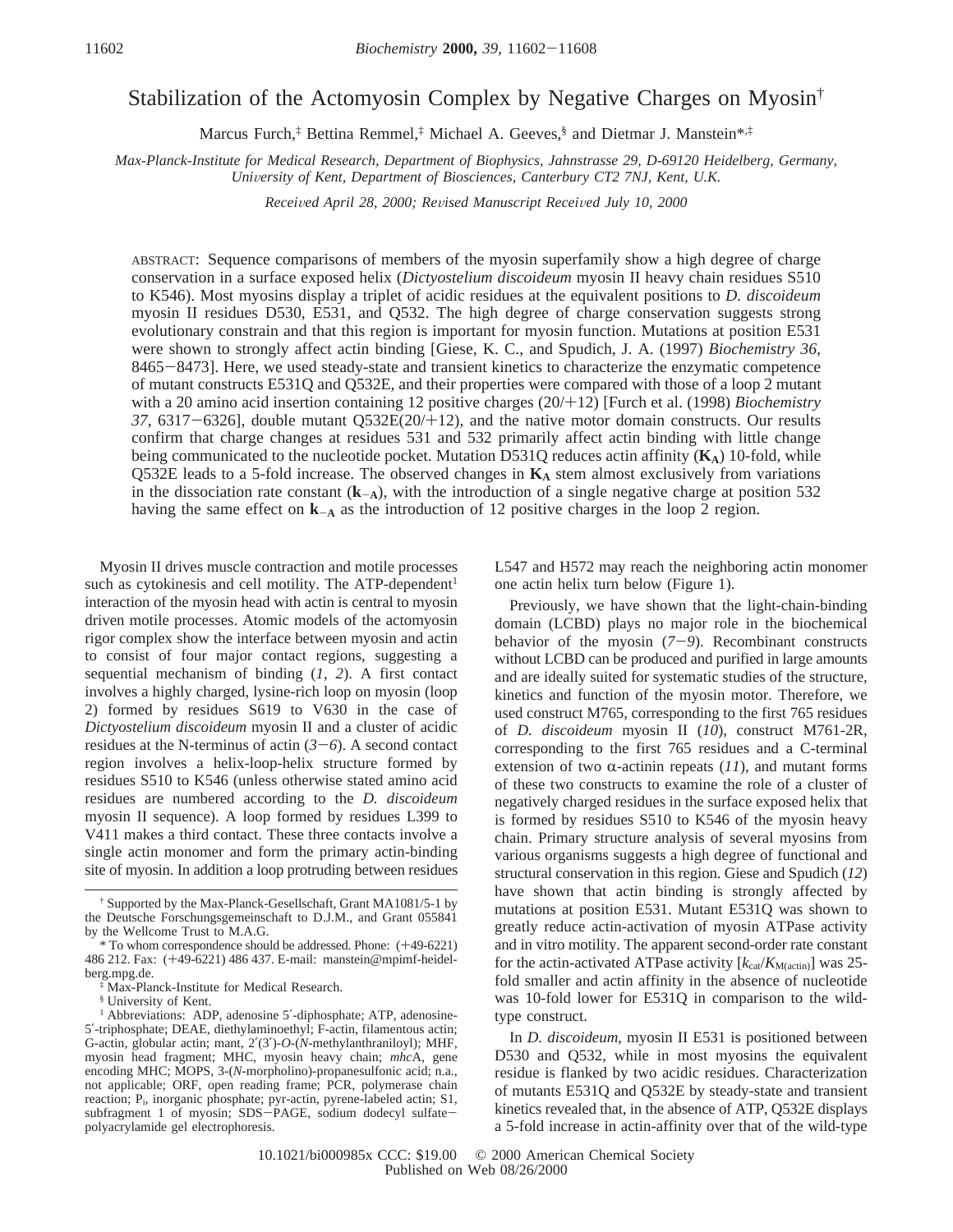

FIGURE 1: View of the actin-binding site of myosin. The ribbon diagram shows the catalytic domain of *D. discoideum* myosin II truncated after residue 754 (F. J. Kull, I. Schlichting, D. J. Manstein, and K. C. Holmes, unpublished results). The position of residues D530, E531, and Q532 is indicated in yellow. The proteolytically defined fragments are color coded as follows: N-terminal 25K, green; C-terminal 20K, violet, upper 50K, red, lower 50K, white with exception of residues  $510 - 572$ . Residues  $S510 - K546$ , shown in dark-blue, are forming the part of the actin binding subdomain that is involved in binding to the same actin monomer as loop 2 in the lower 50K and the familial hypertrophic cardiomyopathy loop (FHC) in the upper 50K domain. Residues L547-H572, shown in blue, form the part of the actin-binding subdomain that involves a second actin monomer. The figure was prepared by using the program RASMOL (*29*).

construct and a 50-fold increase compared to E531Q. This increase in affinity is shown to be primarily linked to slower dissociation rate constants  $(k_{-A})$ . The presence of negative charge at position 531 or 532 leads to  $14-16$ -fold reduction in  $k_{-A}$  but only a 2-3-fold decrease in the association rate constant  $\mathbf{k}_{+A}$ . As part of an effort to generate mutants with high actin-affinity, we additionally examined the effect of combining mutation Q532E with an increase in the number of positive charges in loop 2.

# **MATERIALS AND METHODS**

*Plasmid Construction and Mutagenesis.* Molecular cloning techniques were performed as described in Sambrook et al. (*13*). Enzymes were obtained from Boehringer Mannheim and New England Biolabs. *Escherichia coli* strain XL1Blue (Stratagene, Heidelberg) was used for the amplification of plasmids. The expression vectors used for the production of mutant myosin constructs were based on pDXA-3H allowing the expression of C-terminally His<sub>8</sub>-tagged proteins under the control of the strong constitutive *D. discoideum* actin 15 promoter (*14*).

Plasmids pDH12(E531Q)-2R and pDH12(Q532E)-2R for the production of E531Q and Q532E, respectively, were synthesized by PCR from the previously described plasmid pDH12-2R (*8*). M761-2R expressed from pDH12-2R is a fusion protein comprising the first 761 residues of the *D. discoideum*- *mhcA* gene linked to codon 264 extending to 505 of the *D. discoideum*  $\alpha$ -actinin gene. Mutant constructs were generated according to the method described by Braman (*15*) using the following forward and reverse primers: 5′GTATTTTAGCTCTTTTGGATCAACAATCTGTTT-TCCCAAATGCC3′ and 5′GGCATTTGGGAAAACAGAT-TGTTGATCCAAAAGAGCTAAAATAC3′ for E531Q; 5′GTATTTTAGCTCTTTTGGATGAAGAATCTGTTTT-

CCCAAATGCC3′, and 5′GGCATTTGGGAAAACAGAT-TCTTCATCCAAAAGAGCTAAAATAC3′ for Q532E. Nucleotide changes in the primers that lead to single amino acid substitutions are underlined. The amplified and gelpurified DNA was digested with *Eco*NI/*Bst*XI, liberating a 550-bp fragment with the mutated sequence. This fragment was subcloned into the *Eco*NI and *Bst*XI sites of pAF3-2R (*16*). A 460-bp *Bst*XI/*Bbs*I fragment from pM765(20/+12) (*10*) was inserted into the *Bst*XI/*Bbs*I sites of pDH12- (Q532E)-2R to create pM761(20/+12,Q532E)-2R. The insertion corresponds to residues  $574-718$  and contains 20 additional amino acids in the loop 2 region. For the production of Q532E (20/+12), which lacks the  $\alpha$ -actinin repeat extension, a 540 bp *Eco*NI/*Bst*XI fragment was liberated from pM761(20/+12,Q532E)-2R and ligated into the *Eco*NI and *Bst*XI sites of pM765(20/+12). All DNA constructs generated for this study were confirmed by sequence analysis.

*Strains and Growth Conditions. D. discoideum* transformants were grown at 21 °C in HL-5C containing (per liter): 5 g of protease peptone (Merck), 5 g of Bacto yeast extract (Difco), 2.5 g of Bacto tryptone (Difco), 2.5 g of casein peptone (Merck), 10 g of D-glucose, 0.35 g of Na<sub>2</sub>HPO<sub>4</sub>, and 1.2 g of  $KH_2PO_4$  (pH 6.5). Cells were either grown on 9 cm plastic Petri dishes or in 100 mL conical flasks on a gyratory shaker at 190 rpm. Plasmids were transformed into Orf+-cells by electroporation (*17*). Transformants were selected and continuously grown in the presence of 10  $\mu$ g/ mL of the aminoglycoside G418 (Gibco BRL). Transformants were screened for the production of the recombinant myosin motor domains as described previously (*18*).

*Protein Purification*. Cells producing the wild-type and mutant myosin motor domains were grown in 5 L flasks containing 2.5 L of HL-5C. The flasks were incubated on gyratory shakers at 190 rpm and 21 °C. Cells were harvested at a density of about  $5.5 \times 10^6$  mL<sup>-1</sup> by centrifugation for 7 min at 2400 rpm in a Beckman J-6 centrifuge and washed once in phosphate-buffered saline. The histidine-tagged recombinant proteins were purified to homogeneity by binding to actin and release with ATP followed by  $Ni^{2+}$ chelate affinity chromatography as described by Manstein and Hunt (*18*). An average yield of 3 mg of myosin head fragment was obtained per gram of cells. The purified proteins were >95% pure as estimated from the Coomassie blue stained SDS-polyacrylamide gel. The purified protein could be stored at  $-80$  °C for several months without apparent loss of enzymatic activity.

Rabbit skeletal muscle actin was purified by the method of Lehrer and Kewar (*19*) with minor modifications (*10*). Actin was labeled with pyrene at Cys-374 (pyr-actin) as described (*20*). The 2′(3′)-*O-*(*N*-methylanthranilloyl) derivatives of ADP and ATP (mantADP,<sup>1</sup> mantATP) were prepared described by Hiratsuka (*21*). Bradford's assay was used for the determination of protein concentration (*22*).

*Stopped Flow Experiments and Fluorescence Titration.* Stopped-flow experiments for transient kinetics were performed at 20 $\degree$ C in 20 mM MOPS, 5 mM MgCl<sub>2</sub>, and 100 mM KCl, pH 7.0, with a Hi-tech Scientific SF61 or SF-61MX stopped-flow spectrophotometer (Salisbury, U.K.) using a 75 W Xe/Hg lamp and a monochromator for wavelength selection. The instrument was equipped with an automatic shutter to prevent photo bleaching during experi-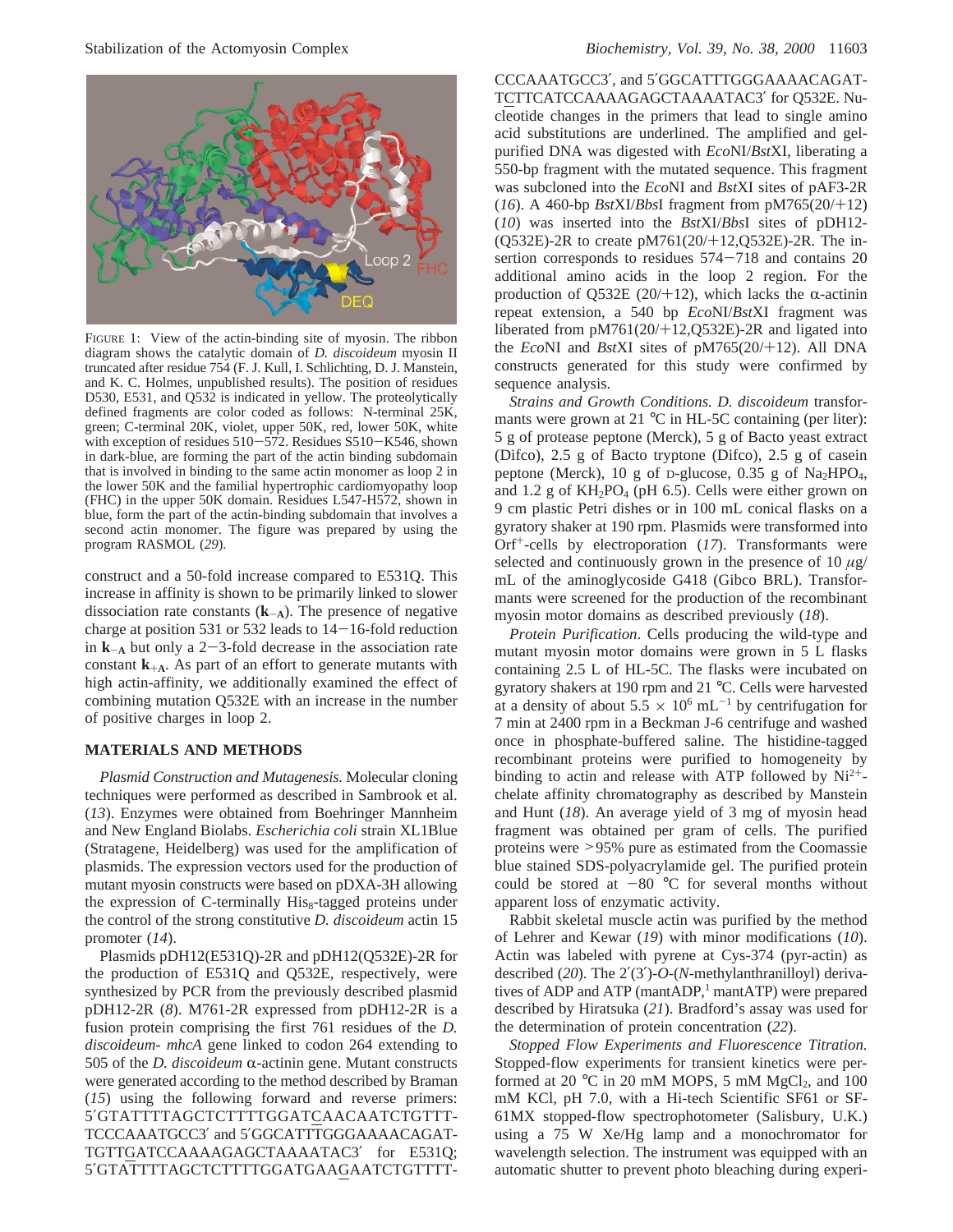Table 1: Summary of Rate Constants for the Interaction of Nucleotides with Myosin Head Fragments*<sup>a</sup>*

| nucleotide         | rate constant                                                                                                                                         | $M765^b$                                                   | $M761 - 2R$                                       | E5310                                                    | <b>O532E</b>                                               | $O532E(20/+12)$                          | (20/112)                                              |
|--------------------|-------------------------------------------------------------------------------------------------------------------------------------------------------|------------------------------------------------------------|---------------------------------------------------|----------------------------------------------------------|------------------------------------------------------------|------------------------------------------|-------------------------------------------------------|
| ATP                | $K_1k_{+2}$ (M <sup>-1</sup> s <sup>-1</sup> )<br>$k_{+3}+k_{-3}(s^{-1})$                                                                             | $8.6 \times 10^{5}$<br>30                                  | $8.9 \times 10^{5}$<br>30                         | $7.8 \times 10^{5}$<br>29.                               | $9.8 \times 10^{5}$<br>29                                  | $7.9 \times 10^{5}$<br>37                | $7.7 \times 10^{5}$<br>36                             |
| mantATP<br>mantADP | $K_1k_{+2}$ (M <sup>-1</sup> s <sup>-1</sup> )<br>$k_{-6}/K_7$ (M <sup>-1</sup> s <sup>-1</sup> )<br>$k_{+6}$ (s <sup>-1</sup> )<br>$K_D$ (calc) (mM) | $11.3 \times 10^{5}$<br>$10.2 \times 10^{5}$<br>1.6<br>1.6 | $10.2 \times 10^{5}$<br>$12.1 \times 10^5$<br>1.8 | $10.3 \times 10^{5}$<br>$10.0 \times 10^5$<br>1.6<br>1.6 | $11.2 \times 10^{5}$<br>$10.1 \times 10^{5}$<br>0.9<br>0.9 | $12.2 \times 10^5$<br>$10.2 \times 10^5$ | $11.6 \times 10^5$<br>$9.9 \times 10^5$<br>1.7<br>1.7 |

*<sup>a</sup>* The binding and hydrolysis of ATP by *D. discoideum* myosin head fragments was analyzed in terms of the following scheme:

$$
M+T\frac{\frac{k_{+1}}{k_{-1}}}{\frac{k_{-1}}{k_{-1}}}M^{\centerdot}T\frac{\frac{k_{+2}}{k_{-2}}}{\frac{k_{-3}}{k_{-3}}}M^{**\centerdot}\cdot D^{\centerdot}P_{i}\frac{\frac{k_{+4}}{k_{-4}}}{\frac{k_{-4}}{k_{-4}}}M^{* \centerdot}D^{\centerdot}P_{i}\frac{\frac{k_{+5}}{k_{-5}}}{\frac{k_{-5}}{k_{-5}}}P_{i}+M^{* \centerdot}D\frac{\frac{k_{+6}}{k_{-5}}}{\frac{k_{-6}}{k_{-5}}}M^{\centerdot}D\frac{\frac{k_{+7}}{k_{-7}}}{\frac{k_{-7}}{k_{-7}}}M+D
$$

 $M + T \frac{1}{k_{-1}} M \cdot T \frac{1}{k_{-2}} M^* \cdot T \frac{1}{k_{-3}} M^* \cdot D \cdot P_i \frac{1}{k_{-4}} M^* \cdot D \cdot P_i \frac{1}{k_{-5}} P_i + M^* \cdot D \frac{1}{k_{-6}} M \cdot D \frac{1}{k_{-7}} M + D$ <br>  $k_{+i}$  and  $k_{-i}$  are forward and reverse rate constants and  $K_i (k_{+i}/k_{-i})$  is the association to  $K_6K_7$ . Please note that in the following tables  $K_A$ ,  $K_{AD}$ , and  $K_D$  are defined as dissociation equilibrium constants. <sup>b</sup> Values from Furch et al. (1998).

| Table 2: Summary of Rate Constants for the Interaction of Nucleotides with Acto M Complexes <sup>a</sup> |                     |                     |                     |                     |                     |                   |
|----------------------------------------------------------------------------------------------------------|---------------------|---------------------|---------------------|---------------------|---------------------|-------------------|
| rate constant                                                                                            | $M765^b$            | M761-2R             | E5310               | 0532E               | O532E(20/12)        | (20/112)          |
| $K_1k_{+2}$ (M <sup>-1</sup> s <sup>-1</sup> )                                                           | $2.5 \times 10^{5}$ | $1.4 \times 10^{5}$ | $3.3 \times 10^{5}$ | $1.3 \times 10^{5}$ | $1.2 \times 10^{5}$ | $2.1 \times 10^5$ |
| $1/\mathbf{K}_1(\mu M)$                                                                                  | 509                 | 360                 | 506                 | 284                 | 381                 | 403               |
| ${\bf k}_{+2}$ (s <sup>-1</sup> )                                                                        | 380                 | 626                 | 882                 | 503                 | 205                 | 339               |
| $K_{AD}(\mu M)$                                                                                          | 58                  | 123                 | 145                 | 93                  |                     | 89                |

*<sup>a</sup>* Acto'M ATPase activity was analyzed in terms of the following scheme:

A·M + ATP 
$$
\stackrel{\mathbf{K}_{1}}{\Longleftarrow}
$$
 A·M·ATP  $\stackrel{k_{+2}}{\longleftarrow}$  A + M·ATP  $\stackrel{\mathbf{K}_{AD}}{\longleftarrow}$  A·M + ADP  
98) and Furch et al. (1999).  $\mathbf{K}_{AD}$  is defined as dissociation equilibrium constant.

*b* Values from Furch et al. (1998) and Furch et al. (1999). **K**<sub>AD</sub> is defined as dissociation equilibrium constant.

| Table 3: Summary of Rate Constants for Acto•M Association and Dissociation <sup>a</sup>   |                                                     |                                                     |                                                     |                                                    |                                                       |                                                      |
|-------------------------------------------------------------------------------------------|-----------------------------------------------------|-----------------------------------------------------|-----------------------------------------------------|----------------------------------------------------|-------------------------------------------------------|------------------------------------------------------|
| rate constant                                                                             | $M765^b$                                            | M761-2R                                             | E531O                                               | O532E                                              | O532E(20/12)                                          | $(20/12)^a$                                          |
| ${\bf k}_{+A}$ $(M^{-1}s^{-1})$<br>${\bf k}_{-1}$ (s <sup>-1</sup> )<br>$K_A$ (calc) (nM) | $1.34 \times 10^{6}$<br>$6.8 \times 10^{-3}$<br>4.5 | $1.46 \times 10^{6}$<br>$5.2 \times 10^{-3}$<br>3.6 | $2.42 \times 10^{6}$<br>$85.0 \times 10^{-3}$<br>35 | $0.55 \times 10^6$<br>$0.38 \times 10^{-3}$<br>0.7 | $8.10 \times 10^{6}$<br>$0.18 \times 10^{-3}$<br>0.02 | $10.89 \times 10^6$<br>$0.44 \times 10^{-3}$<br>0.04 |

*<sup>a</sup>* Actin binding was analyzed in terms of the three-state docking model:

 $A + M(\cdot N) \stackrel{K_0}{\longleftarrow}$  $A \sim M(\cdot N)$ [collision complex] y\z  $\stackrel{\mathbf{K}_1}{\rightleftharpoons} \mathbf{A} \rightarrow \mathbf{M}(\cdot \mathbf{N})$ <br>  $\stackrel{\mathbf{K}_2}{\longrightarrow} \mathbf{A} \cdot \mathbf{M}(\cdot \mathbf{N})$ <br>  $\stackrel{\mathbf{K}_3}{\longrightarrow} \mathbf{A} \cdot \mathbf{M}(\cdot \mathbf{N})$ [A-state] [R-state]

*b* Values from Furch et al. (1998).  $\mathbf{k}_{+A} = \mathbf{K}_0 \mathbf{k}_{+1}$ ;  $\mathbf{k}_{-A} = \mathbf{k}_{-1}/(1 + \mathbf{K}_2)$ ;  $\mathbf{K}_A = \mathbf{k}_{-A}/\mathbf{k}_{+A}$ .

ments that were carried out on a time scale longer than 5 s. For tryptophan fluorescence, excitation was at 295 nm, with emission through a WG 320 cutoff filter (Schott, Mainz). Pyrene- and mant-fluorescence was excited at 365 nm and emission monitored after passing through a KV 389 nm cutoff filter (Schott, Mainz). Data were stored and analyzed using software provided by Hi-tech. Transients shown are the average of three to five consecutive shots of the stoppedflow machine. All concentrations refer to the concentration of the reactants after mixing in the stopped-flow observation cell. Typically working volumes of 700 *µ*L were used to obtain one data set. The data obtained with the mutants are compared with results obtained with M761-2R or M765, which are both referred to as wild-type in this work. Unless mentioned otherwise, the experimental buffer was 20 mM MOPS, 5 mM  $MgCl<sub>2</sub>$ , and 100 mM KCl, pH 7.0.

*Transient Kinetic Properties of the MHF Constructs*. Previous studies of M761-2R have shown that the interaction of this construct with nucleotide and actin follows the same basic mechanism that was described for S1 from rabbit fast skeletal muscle myosin and other muscle myosins (7, *8*). Therefore, the dynamics of ATP binding and hydrolysis by the myosin constructs were analyzed in terms of the model shown in Tables  $1-3$ , where M refers to myosin head fragment, A to actin, and T, D, and  $P_i$  to ATP, ADP, and

phosphate, respectively. In these schemes a notation is used that distinguishes between the constants in the presence and absence of actin by using bold  $(k_{+1}, K_1)$  versus italics type  $(k_{+1}, K_1)$ ; subscript A and D refer to actin  $(K_A)$  and ADP  $(K_D)$ , respectively.

The binding and hydrolysis of ATP by *D. discoideum* myosin head fragments was analyzed in terms of the sevenstep model described by Bagshaw and co-workers (*23*) shown in Table 1. Transients in the presence of actin were analyzed in terms of models developed by Millar and Geeves (*24*), Geeves and Conibear (*25*), and Siemankowski and White (*26*).

*Determination of ATPase Activity.* Steady-state ATPase rates were measured using a linked enzyme assay as described previously (10). At Mg<sup>2+</sup>-ATP concentrations of  $0.5$  mM the assays were performed in the presence of  $0-80$  $\mu$ M actin. Estimates of the individual Michaelis-Menten parameters were obtained either directly from this presentation or from double-reciprocal plots. The values for  $k_{cat}$  $K_{\text{M(actin)}}$  were calculated from the initial slope of the data fitted to the Michaelis-Menten equation.

## **RESULTS**

*Protein Purification*. Steady-state and transient kinetics were used to analyze the effect of single point mutations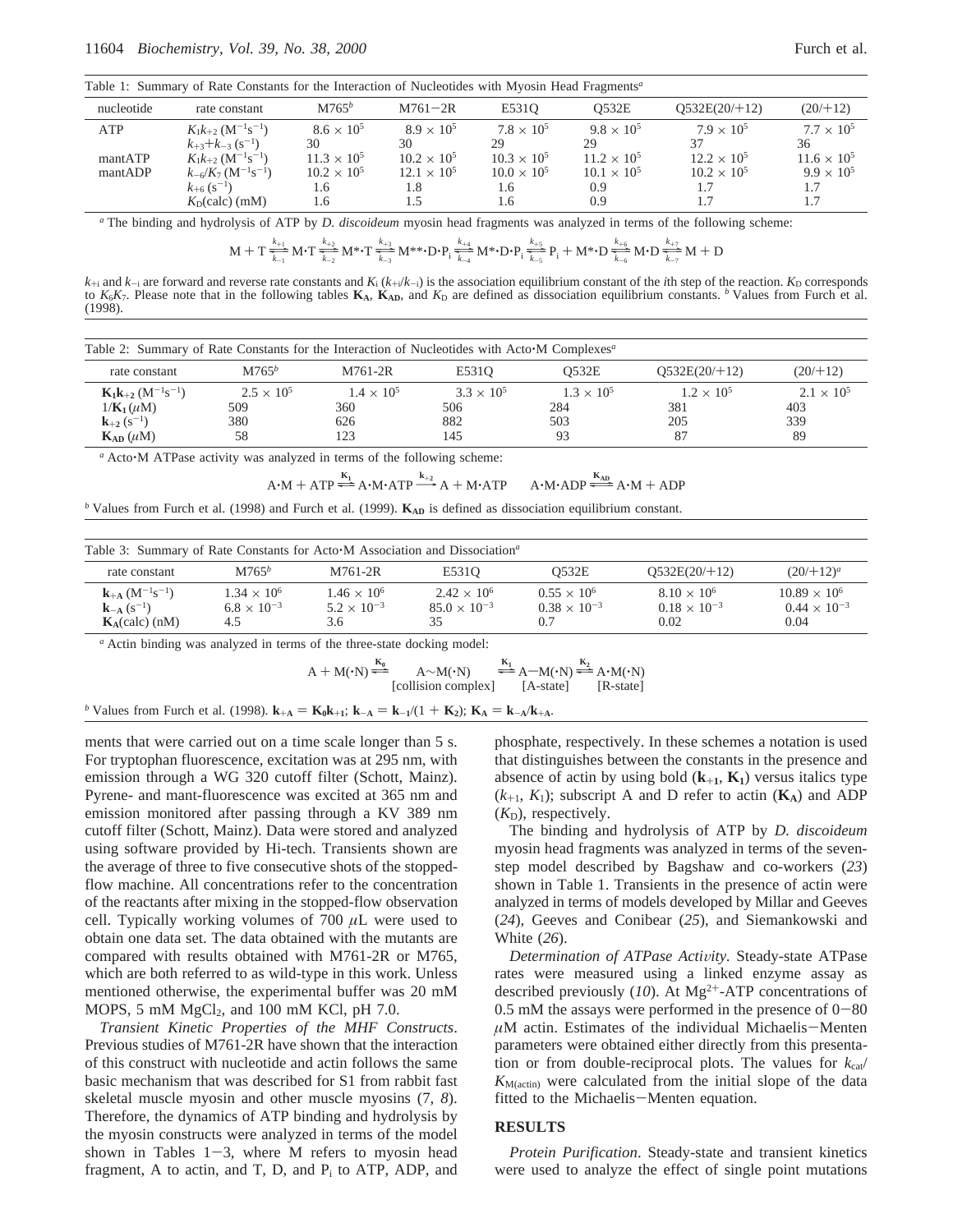

FIGURE 2: Rate of ATP-binding and ATP-hydrolysis. Myosin head fragment ( $0.5 \mu M$ ) was mixed with an excess of ATP in a rapid mixing stopped flow fluorometer and the time dependent changes in the intrinsic protein fluorescence recorded. The fluorescence increased and could be described by an exponential function  $[(F_t)]$  $-F_{\infty}$ ) =  $(F_o - F_{\infty})$ exp( $-k_{obs}$ *nt*)] and  $k_{obs}$  is plotted against [ATP]. At low concentrations in the range from 0 to 25  $\mu$ M the data fit a straight line (insert). The slopes of these lines define the apparent second order rate constants of ATP binding. In each case the intercept was not significantly different from zero. The symbols correspond to the following *D. discoideum* myosin constructs: M765 ( $\blacksquare$ ), E531Q ( $\nabla$ ), and Q532E ( $\triangle$ ). All rate constants are summarized in Table 1. Conditions:  $20 \text{ mM MOPS}, 5 \text{ mM MgCl}_2$ , and 100 mM KCl, pH 7.0, 20 °C.

E531Q and Q532E in the myosin motor domain on nucleotide and actin binding. Synthesis levels for both mutant constructs as well as for the parental construct M761-2R were high yielding up to 3 mg of purified protein from 1 g of cells. In contrast, mutant  $(20/+12)Q532E$  was not produced at significant levels in the M761-2R background. However, (20/+12)Q532E could be overproduced at high levels in the M765 form. Previously, we have shown that the presence of  $\alpha$ -actinin repeats does not alter the kinetic characteristics of the motor domain (*11*). Thus we can compare the results obtained with constructs E531Q and Q532E with those obtained for Q532E (20/+12) and (20/ +12) (*10*).

*Interaction of Myosin Head Fragments with Nucleotides.* Binding of ATP was monitored by the increase in intrinsic protein fluorescence following the addition of excess of ATP. The observed rate constants  $(k_{obs})$  for the exponential increase in fluorescence were linearly dependent on [ATP] in the range from 5 to 25  $\mu$ M (Figure 2, insert). The slope of the best-fit line defines the apparent second-order rate constant for ATP-binding  $(K_1k_{+2})$  and the measured values were very similar for all constructs (Table 1). At higher ATP concentrations the plot of *k*obs versus ATP concentration saturated at 0.5 mM in each case. The estimates for *k*max were assigned to the rate of the ATP hydrolysis step  $(k_{+3} + k_{-3})$ , which is essentially unchanged for all the mutants yielding values between 29 and 37  $s^{-1}$ .

Binding of mant-nucleotides to myosin head fragments was monitored by the increase in mant-fluorescence observed following addition of excess of nucleotides to each construct. For all constructs, values of  $1 \times 10^6$  M<sup>-1</sup> s<sup>-1</sup> were obtained for the apparent second-order rate constant of both mantATPand mantADP-binding (Table 1).



FIGURE 3: Rate of ATP induced dissociation of pyr-acto $\cdot$ M. At low ATP concentrations  $k_{obs}$  was linearly dependent upon [ATP] and the slopes define the second-order rate constant  $K_1k_{+2}$ . In each case the intercept was not significantly different from zero. At higher ATP concentrations (see insert) the data could be fitted to hyperbolae as in Figure 2. The fitted parameters are listed in Table 2 where  $K_{0.5}$  defines  $\mathbf{K}_1$  and  $k_{\text{max}}$  defines  $\mathbf{k}_{+2}$ . The symbols correspond to the following *D. discoideum* myosin constructs: M765 ( $\blacksquare$ ), E531Q ( $\nabla$ ), and Q532E ( $\triangle$ ). Conditions: see Figure 2.

The rate of ADP dissociation was measured by monitoring the decrease in fluorescence upon displacement of mantADP from the myosin head fragment by a large excess of ATP. The rate of mantADP release  $(k_{+6})$  was similar for all constructs. Only Q532E gave a 2-fold lower value. The  $K<sub>D</sub>$ for mantADP varied between 0.9 and 1.7 *µ*M (Table 1).

*ATP-Induced Dissociation of Actomyosin Motor Domain Complexes.* Addition of excess ATP to pyr-actomyosin complexes results in an exponential increase in pyrene fluorescence as the actin dissociates. Values of  $k_{obs}$  were linearly dependent on [ATP] in the range from 5 to 25 *µ*M (Figure 3). The slope of the best-fit line defines the apparent second-order rate constant  $K_1k_{+2}$ . At higher concentrations of ATP (Figure 3, insert) the dependence of the rate constant could be fitted to a hyperbola as predicted from the scheme in Table 2. All mutant acto'M complexes display a similar ATP affinity of about 0.4 mM ATP. Values for **<sup>k</sup>**+**<sup>2</sup>** varied between  $200$  and  $900$  s<sup>-1</sup>.

*ADP Inhibition of ATP-Induced Dissociation of Acto*'*M*. The affinity of ADP for pyr-acto'M was determined from the inhibition of ATP-induced dissociation of actin from the complex. Mixing of 0.25  $\mu$ M pyr-acto $\cdot$ M with 100  $\mu$ M ATP in the presence of different amounts of ADP results in an exponential increase in fluorescence. An increase in [ADP] produced a reduction in  $k_{obs}$  for all constructs. The estimated **KAD** values, obtained from the plots shown in Figure 4, ranged from 58 to 155 *µ*M (Table 2).

*Actin Binding to Myosin Head Fragments*. The rate of actin binding was measured by following the exponential decrease in pyrene fluorescence observed upon adding an excess of pyr-actin to myosin head fragments. The observed rate constants were plotted against the pyr-actin concentration and in each case  $k_{obs}$  was linearly dependent upon actin concentration over the range studied  $(0.5-2.5 \mu M)$  (Figure 5). This is compatible with a simple one-step binding mechanism; where  $k_{obs} = \mathbf{k}_{+A}[A] + \mathbf{k}_{-A}$ . Thus, the apparent second-order rate constants of pyr-actin binding (**k**+**<sup>A</sup>**) are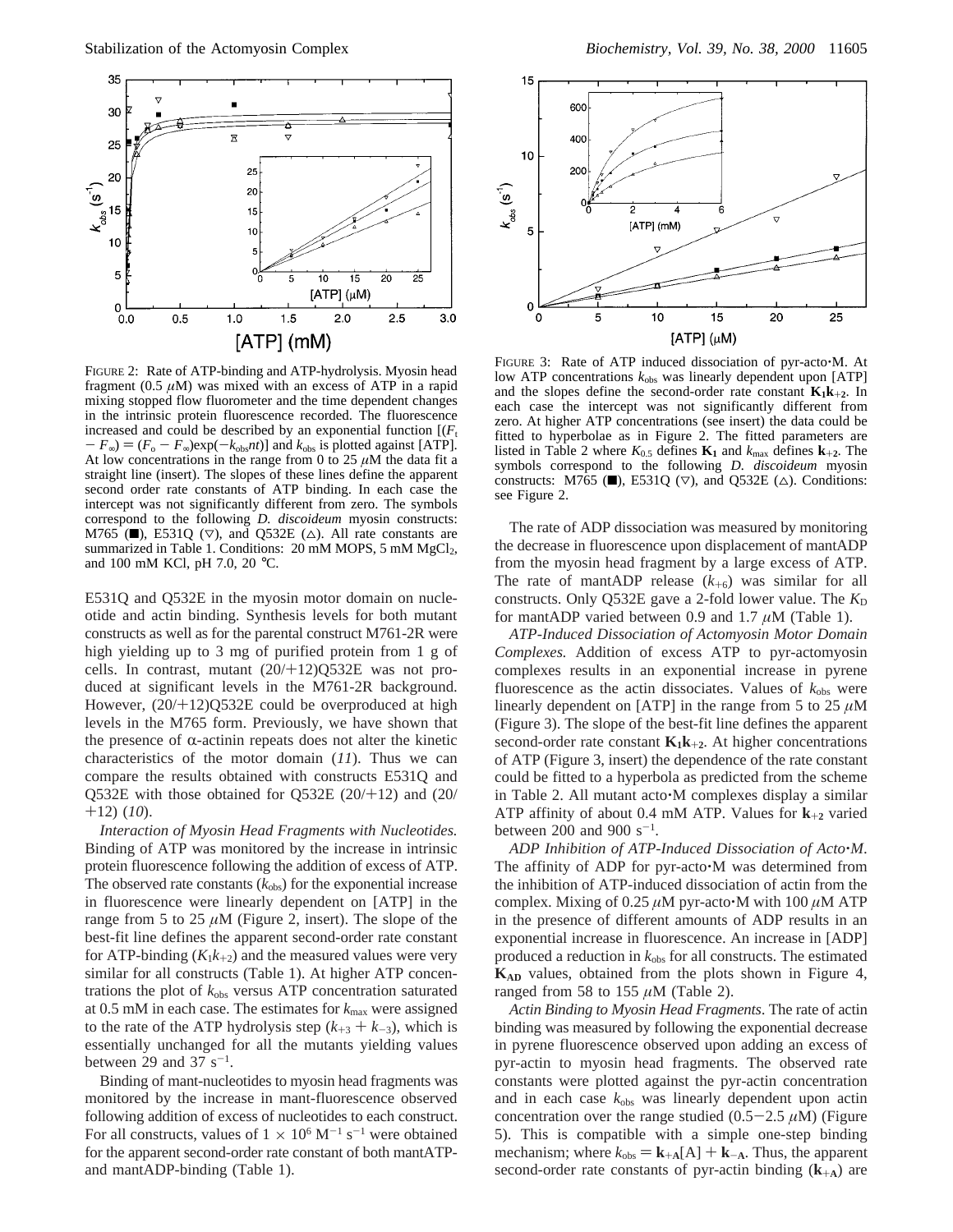

FIGURE 4: ADP inhibition of ATP-induced dissociation of pyracto'M. Dependence of the rate of the exponential increase in pyrene-fluorescence upon addition of 100 *<sup>µ</sup>*M ATP to pyr-acto'<sup>M</sup> premixed with  $0-1.6$  mM ADP. Plot of  $k_{obs}/k_0$  vs ADP concentration. The dissociation constants of the ADP complexes were determined by fitting a plot according to the following equation:  $k_{\text{obs}}/k_0 = 1/(1 + \text{[ADP]}/\mathbf{K}_{AD})$ ;  $k_0 =$  observed rate constant in the absence of ADP. The values of  $K_{AD}$  are listed in Table 2. M765 (0), M761-2R ( $\bullet$ ), E531Q ( $\nabla$ ), Q532E ( $\triangle$ ), and Q532E(20/+12)  $(A)$ . Conditions: see Figure 2.



FIGURE 5: Rate of pyr-actin binding to myosin motor domain constructs. Dependence of the rate of the observed processes on pyr-actin concentration. The data were fitted to a straight line, with  $\mathbf{k}_{+A}$  given by the slope. The intercepts are all near zero since the rate of dissociation is slower than the rate of association determined by these plots. M765 ( $\blacksquare$ ), E531Q ( $\triangledown$ ), Q532E ( $\triangle$ ), and  $Q532E(20/12)$  ( $\triangle$ ). Conditions were as described for Figure 2.

given by the slopes of the plots. Introduction of point mutations E531Q and Q532E had a small and opposite effect on the rate of actin binding (Table 3). Values for  $\mathbf{k}_{+A}$  of  $2.42 \times 10^6$  M<sup>-1</sup> s<sup>-1</sup> and 0.55  $\times 10^6$  M<sup>-1</sup> s<sup>-1</sup> were obtained, respectively. Mutations  $Q532E(20/12)$  and  $(20/12)$  produced 6-8-fold faster actin-binding than wild-type.

The rate of actin dissociation from the myosin constructs was determined by displacing pyr-actin from pyr-acto'M with an excess of unlabeled actin (Figure 6). The observed process could be fitted to a single exponential where  $k_{obs}$  is equal to **<sup>k</sup>**-**<sup>A</sup>**. E531Q increased the rate constant for actin dissociation 16-fold, while the other mutations reduced it  $10-30$ -fold. The ratio of the two measurements  $\mathbf{k}_{-\mathbf{A}}/\mathbf{k}_{+\mathbf{A}}$  gives the values for the dissociation equilibrium constants for actin binding (**KA**) shown in Table 3.



FIGURE 6: Rate of actin displacement induced by the addition of a large excess of actin to pyr-acto'M. Shown is the increase in pyrene-fluorescence during the displacement of pyr-actin from myosin head fragments  $(20/12)$ ,  $\overline{Q}$ 523E and  $(20/12)$  $\overline{Q}$ 523E, respectively. The rate of the observed increase in fluorescence corresponds to the dissociation rate constant **<sup>k</sup>**-**<sup>A</sup>**. The insert shows the stopped flow trace for wild-type construct M765. Values for **<sup>k</sup>**-**<sup>A</sup>** are shown in Table 3. Conditions: see Figure 2.

*ATPase-Activity of Myosin Head Fragments and Acto* $\cdot$ *M.* In the absence of actin, the basal  $Mg^{2+}$ -ATPase activity ( $k_{ATP}$ ) of the mutant myosin constructs was similar to that of the wild-type constructs. Values varied between  $0.09 \text{ s}^{-1}$  for Q532E and  $0.12$  s<sup>-1</sup> for Q532E(20/+12). Actin activation of ATPase activity was determined over the range from 1 to 100  $\mu$ M actin. Values for  $k_{cat}$  and  $K_{M(\text{actin})}$  were estimated from a fit of the data to a hyperbolic function where possible. Where  $K_{\text{M(actin)}}$  was greater than 100  $\mu$ M, the values are not well-defined. However, the apparent second-order rate constant for actin binding [ $k_{cat}/K_{M(actin)}$ ] is well-defined. Q532E has little effect on  $k_{\text{cat}}/K_{\text{M(action)}}$ , whereas E531Q reduces  $k_{\text{cat}}/K_{\text{M(action)}}$ *K*M(actin) by more than 20-fold. Mutants with 12 extra charges in loop 2 have a much higher affinity for actin allowing a more accurate assessment of  $k_{\text{cat}}$  and  $K_{\text{M(actin)}}$ . The 20/+12 mutant has  $k_{\text{cat}}/K_{\text{M(action)}}$  increased more than 50-fold compared to wild-type, with a  $K_{M(\text{action})}$  of 4.1  $\mu$ M and a  $k_{\text{cat}}$  of 7.2 s<sup>-1</sup>. The Q532E mutation in the  $20/+12$  background results in a ∼3-fold reduction in  $k_{\text{cat}}/K_{\text{M(action)}}$  compared to 20/+12, which is due to ∼2-fold decrease in  $k_{cat}$  and a ∼2-fold increase in  $K_{\text{M(actin)}}$  (Table 4). Compared to wild-type the changes for all constructs are dominated by changes in  $K_{M(\text{actin})}$  with small changes in *k*cat. Thus the mutations are primarily affecting the actin-binding properties of the myosin with little change being communicated to the nucleotide pocket.

#### **DISCUSSION**

The data presented here show that the point mutations E531Q and Q532E do not affect the interaction between the myosin motor and nucleotide. The rate of ATP binding  $(K_1k_{+2})$  and ADP binding  $(k_{-6}/K_7)$  to myosin and actomyosin  $(K_1k_{+2})$ , the rate of ADP-dissociation from myosin  $(k_{+6})$ , and the rate of the ATP-cleavage step  $(k_{+3} + k_{-3})$  remained unchanged. This suggests that the nucleotide pocket is not perturbed by the mutations. Additionally, the finding that neither the affinity of mantADP for myosin nor ADP-affinity for actomyosin was altered suggests that coupling between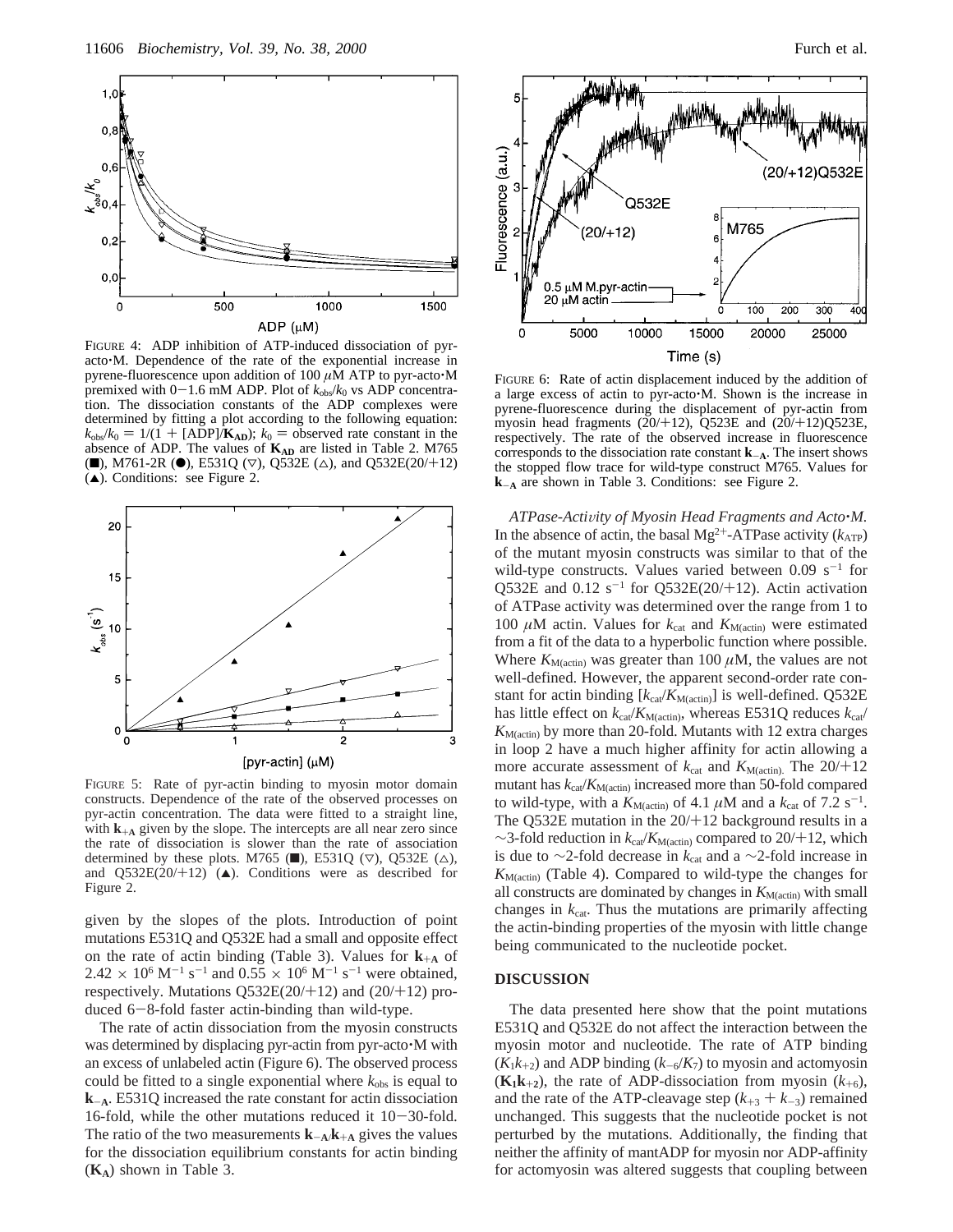| Table 4: Summary of Steady-State Kinetic Parameters                     |                                  |                                  |                      |                                  |                                  |                                  |
|-------------------------------------------------------------------------|----------------------------------|----------------------------------|----------------------|----------------------------------|----------------------------------|----------------------------------|
|                                                                         | $M765^a$                         | M761-2R                          | E5310                | 0532E                            | O532E(20/12)                     | $(20/112)^a$                     |
| basal, $k_{ATP}$ (s <sup>-1</sup> )<br>$k_{\text{cat}} (s^{-1})$        | $0.08 \pm 0.01$<br>$2.8 \pm 0.5$ | $0.10 \pm 0.02$<br>$3.3 \pm 0.5$ | $0.10 \pm 0.02$      | $0.09 \pm 0.02$<br>$4.7 \pm 1.0$ | $0.12 \pm 0.02$<br>$4.5 \pm 0.5$ | $0.18 \pm 0.04$<br>$7.2 \pm 0.5$ |
| $K_{\text{M}(\text{actin})}(\mu M)$                                     | $120 \pm 20$                     | $110 + 30$                       | >200                 | $120 \pm 30$                     | $7.2 \pm 2.0$                    | $4.1 \pm 0.9$                    |
| $k_{\rm cat}/K_{\rm M(actin)}{}^{b}$ (M <sup>-1</sup> s <sup>-1</sup> ) | $0.25 \times 10^5$               | $0.3 \times 10^{5}$              | $0.01 \times 10^{5}$ | $0.4 \times 10^{5}$              | $6.2 \times 10^{5}$              | $17.6 \times 10^5$               |

<sup>*a*</sup> All values from Furch et al. (1998). *<sup>b</sup>*  $k_{ca}/K_M$ (actin) was determined from the slope of the linear part of the dependence of the apparent ATPase on actin concentration. Experimental conditions: 25 mM imidazole, 25 mM KCl, 4 mM MgCl<sub>2</sub>, and 6 mM ATP, pH 7.4, at 25 °C.

the nucleotide- and actin-binding sites is not perturbed by the mutations. As predicted by their location in the actinbinding site, the mutations do affect both the affinity of myosin for actin and the ability of actin to activate the myosin ATPase. The observed effects on the affinity of the constructs for actin  $(K_A)$  stems almost exclusively from variations in the dissociation rate constant  $(k_{-A})$ , while the changes in the association rate constant  $\mathbf{k}_{+A}$  are contributing to a smaller extent. The removal of negative charge in position 531 reduces  $K_A$  10-fold, while addition of negative charge in position 532 increases  $K_A$  5-fold. These effects are much larger than single or double charge changes in other regions of the actin-binding site of myosin II (*9*, *10*, *27*, *28*). It is striking that the introduction of a single negative charge at position 532 has the same effect on **<sup>k</sup>**-**<sup>A</sup>** as the introduction of 12 positive charges in the loop 2 region (see Table 2). The large effect on the dissociation rate constant is consistent with a direct contribution of the charged residue to the binding, rather than a delocalized charge effect. However, a delocalized charge effect may contribute to the smaller changes in  $k_{+A}$ —an increase for E531Q and a decrease for Q532E—but even here the effect of a single charge change in the helix is larger than single or double charge changes in loop 2.

The opposed effects of mutations E531Q and Q532E on actin affinity can also be seen on  $k_{cat}/K_{M(actin)}$ . Q532E leads to a small increase in  $k_{\text{cat}}/K_{\text{M}(\text{actin})}$ , while E531Q leads to a 20-fold reduction. Comparison of construct  $(20/+12)$  with the Q532E mutation in the  $(20/+12)$  background reveals a 3-fold decrease in  $k_{cat}/K_{M(actin)}$  and a 2-fold increase in actin affinity  $(K_A)$  for the double mutant. The increase in actinaffinity results mainly from a 2.5-fold slower rate of actin dissociation  $(k_{-A})$ .

The presence of negative charge at positions 531/532 has a major affect on the actin affinity as measured by both **KA** (primarily  $\mathbf{k}_{-\mathbf{A}}$ ) and  $k_{\text{cat}}/K_{\text{M}(\text{actin})}$  (primarily  $K_{\text{M}(\text{actin})}$ ), with little of the change in properties being communicated to the nucleotide-binding pocket. This is consistent with a twostate depiction of the myosin nucleotide pocket (strongly or weakly bound nucleotide, corresponding to the A- and R-states of the scheme in Table 3) and the charge changes at either loop 2 or at positions 531/532 only affect the concentration of actin required to induce the A to R-state structural change.

Giese and Spudich suggested that residue 531 is involved in the formation of a salt-bridge with a positively charged residue on the surface of actin, hence playing an important role in the weak to strong actin-binding transition, which is coupled to phosphate release and the power-stroke (*12*). In general, this is consistent with the data we presented here, except that we show that the primary effect is on  $k_{-A}$ . In terms of the 3-state actin-binding model shown in Table 3,  $\mathbf{k}_{\text{A}}$  is equal to  $\mathbf{k}_{\text{-1}}/(1 + \mathbf{K}_{2})$ . The observation that coupling between actin and nucleotide binding is not influenced by either point mutation, argues against an effect on  $K_2$ , since this is the step in which the nucleotide is effectively displaced, corresponding to the transition from the A-state with strongly bound nucleotide and weakly bound actin to the R-state with weakly bound nucleotide and strongly bound actin. Therefore, the primary effect of the mutations is probably on  $k_{-1}$ , which controls the stability of the A-state rather than the transition to the R-state. If Giese and Spudich are correct that E531 is involved in the formation of a saltbridge, then the 15-fold increase in  $k_{-A}$  is due to the loss of the salt-bridge for E531Q. In this scenario, the formation of the A-state (controlled by  $K_0k_{+1}$ ) is unaffected by the absence of the salt-bridge but the stability of the A-state is reduced due to an increase in  $k_{-1}$  As the equilibrium constant  $K_0K_1$  $(=[A-state]/[A] \cdot [M])$  is sensitive to changes in  $\mathbf{k}_{-1}$ , the loss of the salt-bridge results in lower occupancy of the A-state at a given actin concentration and hence in a reduction in the net rate of formation of the R-state ( $=[A-state]\cdot\mathbf{k}_{+2}$ ). This indirect effect of the loss of charge on the rate of R-state formation can in turn be compensated by an increase in actin concentration. Thus formation of the R-state, displacement of nucleotide from the pocket, and *k*cat appear normal at high actin concentration. This appears to be a reasonable explanation of the properties of the E531Q construct. However, if one follows this line of argument the similar reduction in **<sup>k</sup>**-**<sup>A</sup>** observed for Q532E would require formation of a second salt-bridge. This creates a stringent restraint on any model of the actomyosin interface, which in current atomic models is not fulfilled (*1*, *2*).

The results presented here demonstrate that negatively charged residues in the region formed by residues 530-<sup>532</sup> play a central role in defining the affinity of the myosin head for actin and in stabilizing the A-state in particular. However, the residues themselves do not play a direct role in inducing the major change in myosin, which results in displacement of the hydrolysis products and the power stroke. A more detailed interpretation of the role of these residues remains limited until we have a high-resolution structure of the actomyosin interface.

## **ACKNOWLEDGMENT**

We thank S. Zimmermann for expert technical assistance, G. Helmig and N. Adamek for preparation of actin and pyractin; R. Batra for generating the expression vectors for E531Q and Q532E; M. Knetsch for discussions and providing construct M765; K.C. Holmes for continual support and encouragement.

#### **REFERENCES**

1. Rayment, I., Holden, H. M., Whittaker, M., Yohn, C. B., Lorenz, M., Holmes, K. C., and Milligan, R. A. (1993) *Science <sup>261</sup>*, 58-65.